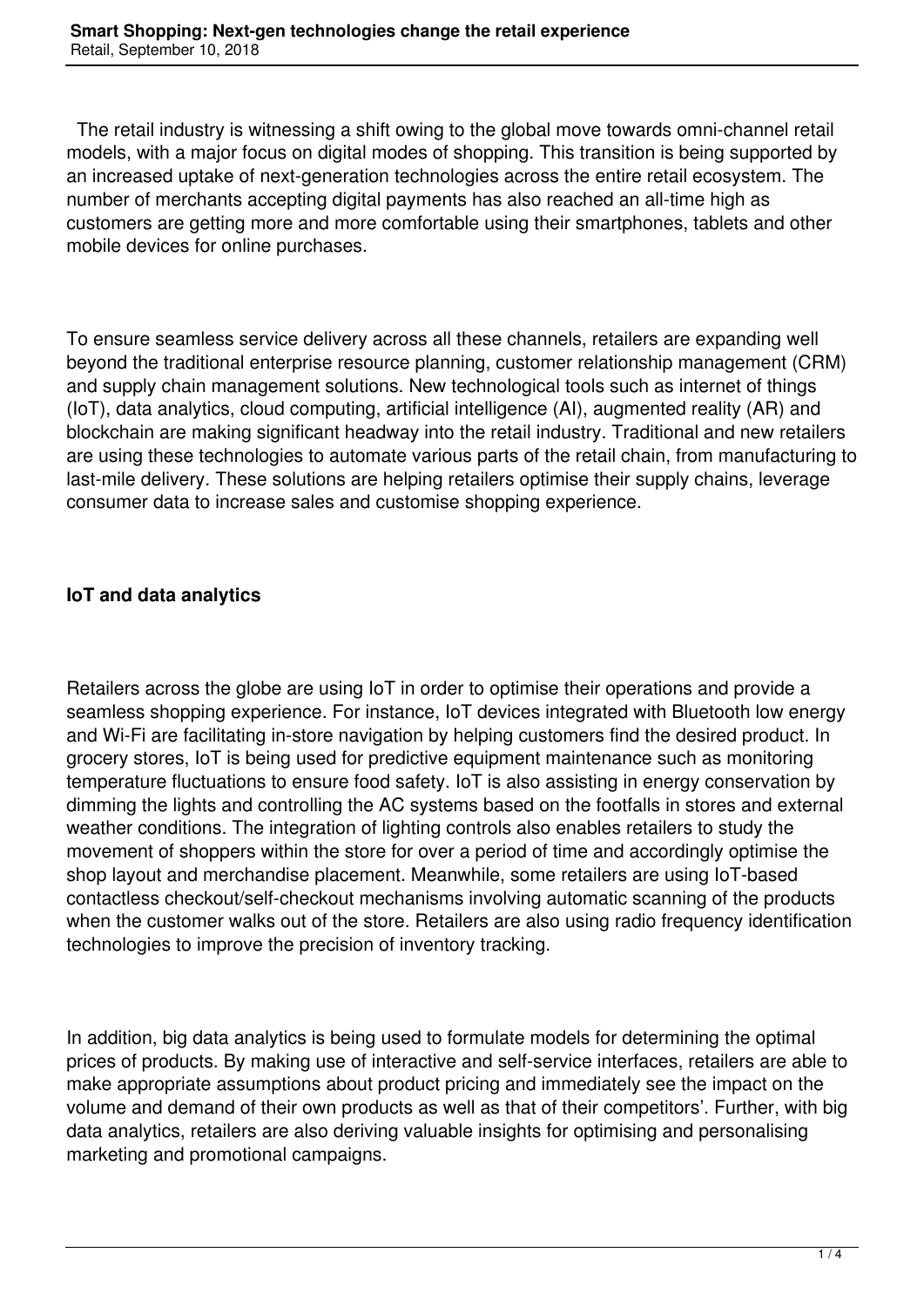## **Cloud computing**

In an omni-channel customer environment, retailers can benefit immensely from cloud computing platforms by gaining access to information pertaining to inventories, their location, and how to best deliver products in the fastest and most efficient way possible. These platforms also give retailers the flexibility to make changes to orders when they are already in transit. The retail-as-a-service (RaaS) cloud computing model can integrate different verticals like inventory and order processing, thus improving restocking capabilities. Retailers can have an enterprise-wide supply chain visibility. With the cloud, retailers can have supply chain systems capable of adequately handling their business without stock-outs, expedited deliveries or high inventories. Cloud also helps to capture the real-time status of consignments, digitised documents from suppliers, carriers, logistics providers, brokers, etc. Another major advantage of moving to the cloud is the flexibility offered in terms of pay-as-you-use, thereby eliminating the need for retailers to make large upfront investments in technology to update their IT infrastructure. Retailers can increase or decrease their computing usage as per their needs. Particularly, they can scale up their operations at times of peak demand, therefore eliminating the need for stores to purchase additional equipment, a capability that is difficult to achieve using an in-house IT set-up.

### **AI**

AI is reshaping the entire retail technology landscape by significantly improving all aspects of the retail ecosystem ranging from sales, CRM, inventory management, customer acquisition, shopping experience, purchase pattern analysis, customer retention, logistics, delivery and payment services.

Using self-learning algorithms, AI has helped several global retailers introduce advanced recommendation engines that allow consumers to find the right item for themselves quickly by taking into account their preferences, personal information, previous purchase data, etc. Further, AI is also helping retailers monitor how successful an item is with shoppers by monitoring their facial and hand gestures.

Moreover, AI is also helping retailers effectively analyse customer behaviour and customise their offerings. For example, beauty products manufacturer L'Oreal has introduced a hair colour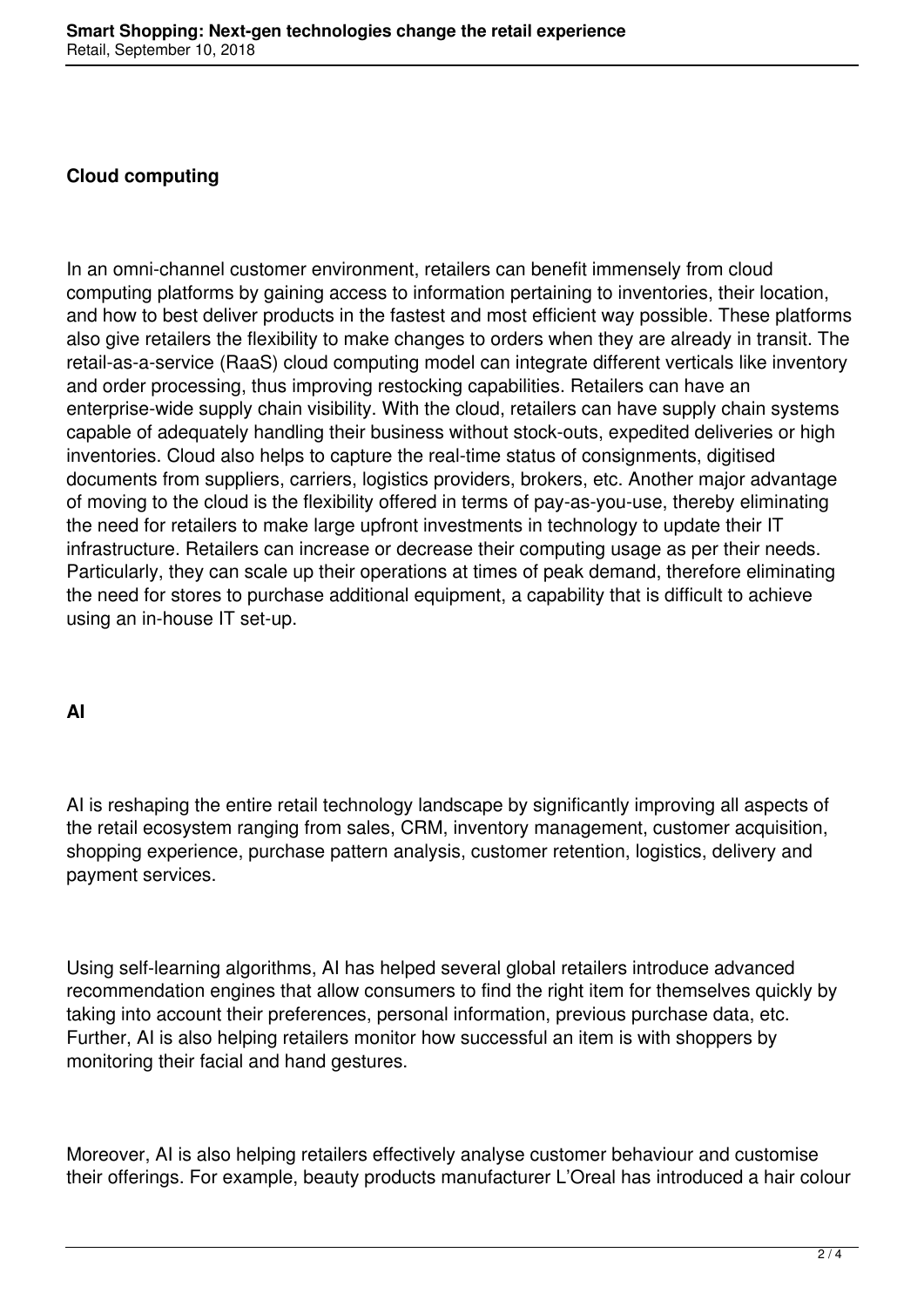that uses AI and AR to enable users to try on a new hair colour in real-time. While the AR component allows customers to try on different styles digitally, AI helps capture the user's hair, strand by strand, and offers the most accurate look possible.

Going forward, AI can help retailers optimise pricing and promotions by identifying the various factors that influence pricing through the real time monitoring of market conditions as well as in-store metrics, automate price decisions for each product by channel, and store and determine the optimal entry price points for newly launched products.

## **Blockchain**

Blockchain refers to chronologically linked digital records of data and transactions. The technology allows all the stakeholders involved to view the data in real-time and also see the full history of the information.

The process of applying blockchain to retail has already begun and there are some exciting developments taking place in this domain. For example, the end-to-end data trail that blockchain provides is significantly easing the accounting burdens on organisations in areas such as supply chain and inventory management. By leveraging a shared information layer, the parties involved in a retail supply chain ecosystem are able to achieve full item tracking, advanced proof of authenticity, and interoperable provision of after-sales services. Moreover, customers can also obtain information from every point in the supply chain, and gain insights into the origins and manufacturing processes of products. This results in complete transparency between retailers and customers, and adds a new trust dimension to the brand-customer relationship.

The most popular application of blockchain, cryptocurrencies such as bitcoins, have been successful in creating a secure and trusted digital payments system. Global companies including online travel company Expedia and e-commerce platform Shopify are taking bitcoin payments from customers. Besides, the digital records created using blockchain are helping streamline the return and refund process. Further, blockchain has also made it easier to track the ownership of large purchases like cars, houses and other high-ticket items, thereby reducing the resale of stolen goods.